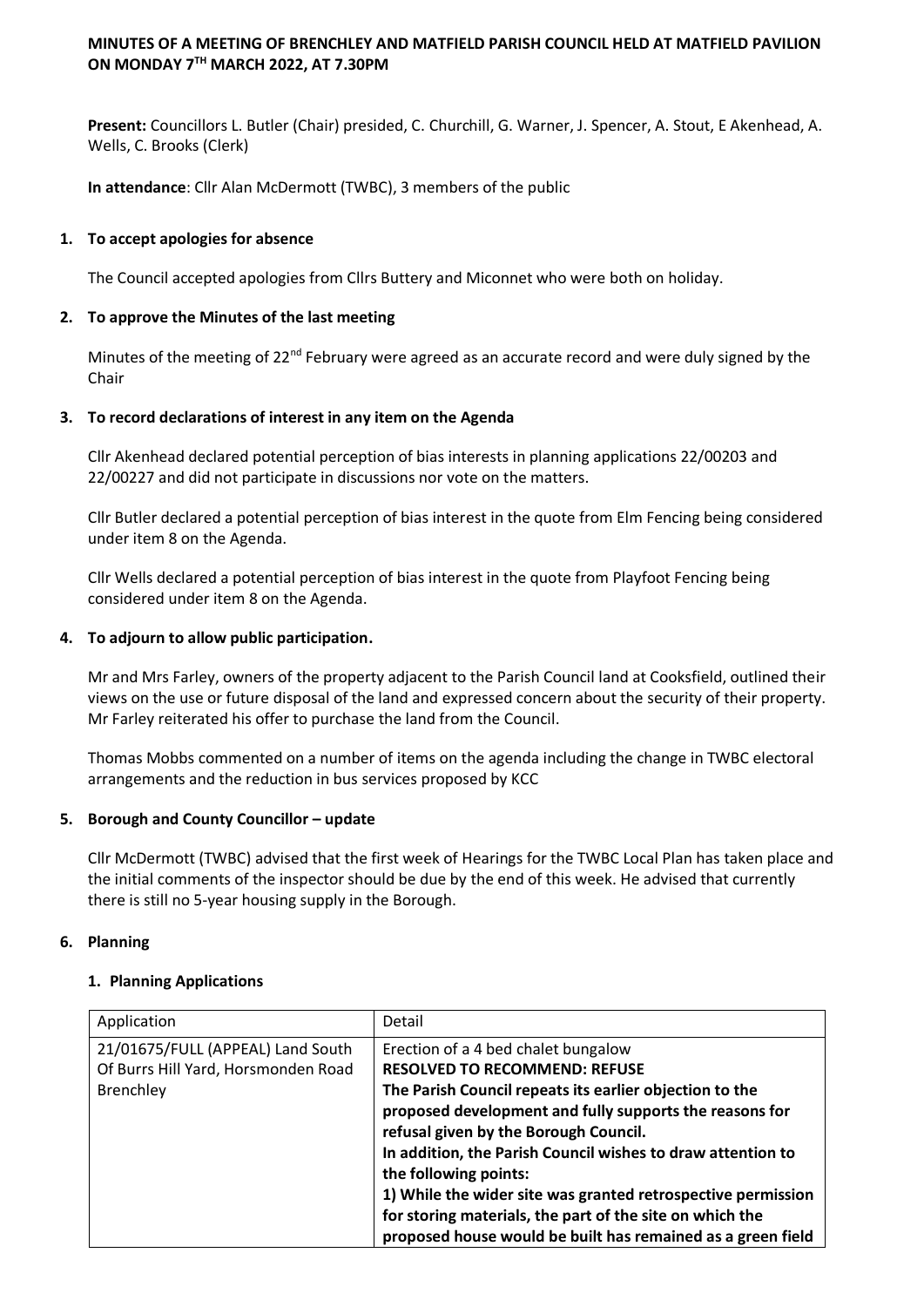|                                                                                                | and its development for a house, so far outside the Limits to<br>Built development and in the High Weald AONB countryside,<br>would be detrimental to the AONB landscape.<br>2) The Parish Council endorses the information given by<br>other objectors about the recent changes to the access.<br>3) As the Environment Agency has pointed out, the proposed<br>dwelling lies with flood Zone 3. There is a history of flooding<br>on the Horsmonden Road in the area around the junction<br>with Spout Lane and there is clearly a real risk that the<br>proposed development would increase flooding on this road,<br>to the great inconvenience of residents of this and adjoining<br>parishes and with road safety implications.<br>4) The Horsmonden Road is a classified C single carriageway<br>which forms part of a route, previously a turnpike, linking<br>the ridge-top villages of the High Weald AONB in Kent. It is<br>also the main route used by traffic to avoid the frequent<br>congestion on the single carriageway section of the A21<br>between Kippings Cross and the Lamberhurst bypass. Traffic<br>on this national speed limit road is fast and can be heavy.<br>Verges are narrow or non-existent in places. It is not a<br>suitable road for pedestrians and cyclists to use to access<br>village facilities.<br>5) The Housing Needs Study conducted in September 2020<br>for the Brenchley and Matfield Neighbourhood Development<br>Plan (which is currently undergoing examination) identified<br>the principal housing needs in the parish as being for 2 and 3<br>bedroom properties and affordable housing. |
|------------------------------------------------------------------------------------------------|-------------------------------------------------------------------------------------------------------------------------------------------------------------------------------------------------------------------------------------------------------------------------------------------------------------------------------------------------------------------------------------------------------------------------------------------------------------------------------------------------------------------------------------------------------------------------------------------------------------------------------------------------------------------------------------------------------------------------------------------------------------------------------------------------------------------------------------------------------------------------------------------------------------------------------------------------------------------------------------------------------------------------------------------------------------------------------------------------------------------------------------------------------------------------------------------------------------------------------------------------------------------------------------------------------------------------------------------------------------------------------------------------------------------------------------------------------------------------------------------------------------------------------------------------------------------------------------------------------------------------------------------------|
| 22/00203/FULL and 204 LBC 1-3 The<br>Avenue, The Green, Matfield,<br>Tonbridge, Kent, TN12 7JT | Single storey rear extensions to Nos 1 and 3 and<br>internal modifications to Nos 1, 2 and 3<br><b>RESOLVED TO RECOMMEND: APPROVE</b>                                                                                                                                                                                                                                                                                                                                                                                                                                                                                                                                                                                                                                                                                                                                                                                                                                                                                                                                                                                                                                                                                                                                                                                                                                                                                                                                                                                                                                                                                                           |
|                                                                                                | noting the TWBC Conservation Officer's comments.                                                                                                                                                                                                                                                                                                                                                                                                                                                                                                                                                                                                                                                                                                                                                                                                                                                                                                                                                                                                                                                                                                                                                                                                                                                                                                                                                                                                                                                                                                                                                                                                |
| 22/00227 The Castle Inn, Crook Road,<br>Brenchley, Tonbridge, Kent, TN12 7BN                   | Change of use and conversion of Public House A4 use<br>(at ground floor) into Residential C3 Use to create a<br>single dwelling with the residential unit above (Resubmission<br>of Application Ref: 21/01816/FULL)                                                                                                                                                                                                                                                                                                                                                                                                                                                                                                                                                                                                                                                                                                                                                                                                                                                                                                                                                                                                                                                                                                                                                                                                                                                                                                                                                                                                                             |
|                                                                                                | <b>RESOLVED TO RECOMMEND: NEUTRAL</b><br>The PC notes that this application is a resubmission of<br>previous withdrawn application 21/01816/FULL and the<br>comments from the PC, Consultees and Neighbours together<br>with the submitted petition remain relevant.<br>In granted application 15/503475/FULL there was condition<br>(7) The area shown on the approved plans as a "Beer<br>Garden" shall be retained solely for ancillary use to the<br>public house presently known as The Castle Inn - to ensure<br>the public house has sufficient outdoor facilities".<br>In granted application 15/508158/FULL the PC notes that the<br>curtilage garden of the extended oast building was removed,<br>the link building to the public house was taken down, and<br>the new garage building shut off access from the public<br>house. The PC notes from 2015 the landlord was divorcing<br>the marriage of the extended oast from the public house and<br>there now appears insufficient garden space for a viable<br>public house business.                                                                                                                                                                                                                                                                                                                                                                                                                                                                                                                                                                                              |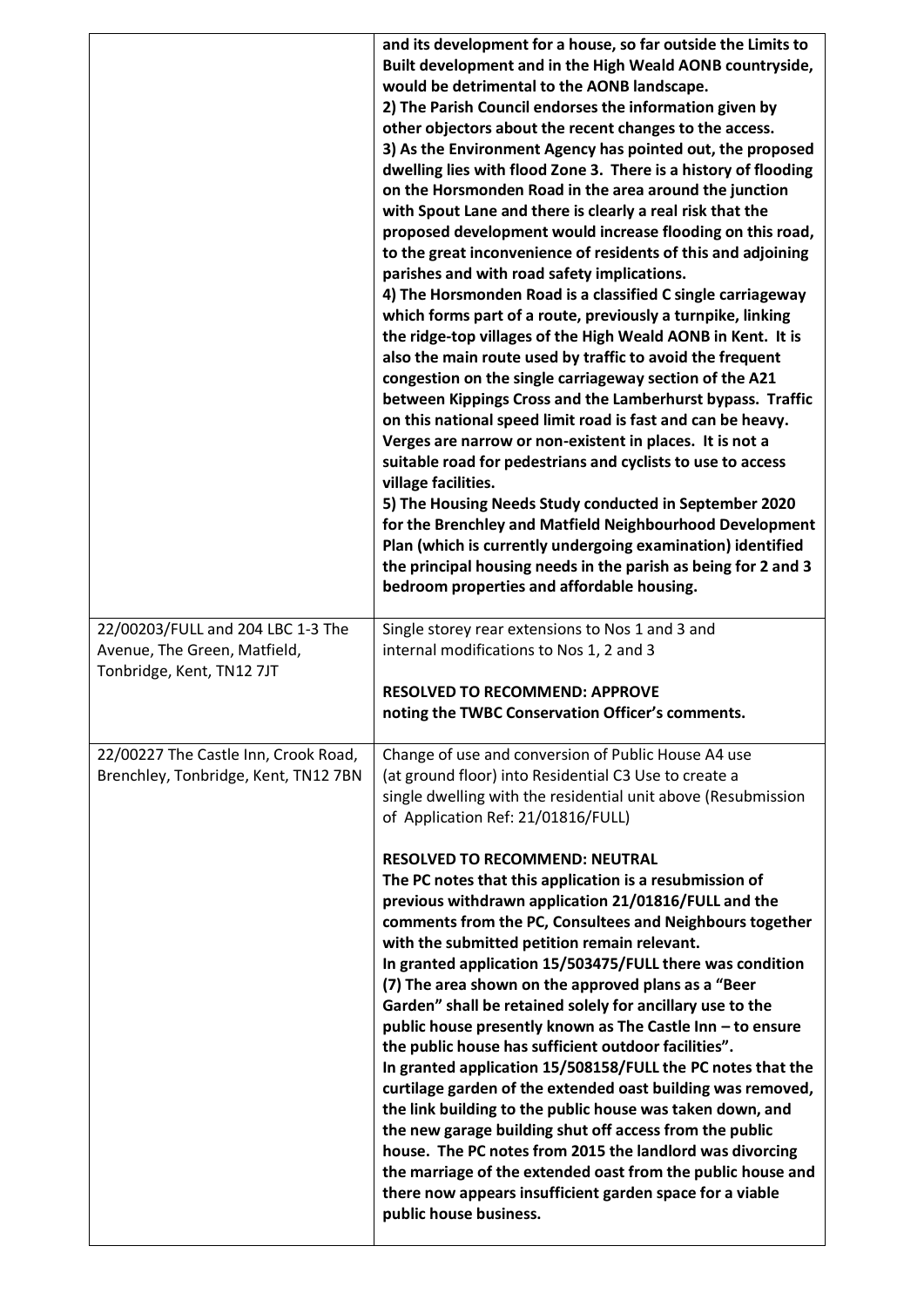| 22/00302/FULL Land Adjacent Friars                                               | Erection of a detached dwellinghouse, with replacement                                                                                                                                                                                                                                                                                                                                                                                                                                                                                                                                                                                                                                                                                                                                                                                                                                                                                                                                                                                                                                                                                                                                                                                                                                                                                                                                                                                                                                                                                                                                                                                                                                                                                                                                                                                                                                                                                       |
|----------------------------------------------------------------------------------|----------------------------------------------------------------------------------------------------------------------------------------------------------------------------------------------------------------------------------------------------------------------------------------------------------------------------------------------------------------------------------------------------------------------------------------------------------------------------------------------------------------------------------------------------------------------------------------------------------------------------------------------------------------------------------------------------------------------------------------------------------------------------------------------------------------------------------------------------------------------------------------------------------------------------------------------------------------------------------------------------------------------------------------------------------------------------------------------------------------------------------------------------------------------------------------------------------------------------------------------------------------------------------------------------------------------------------------------------------------------------------------------------------------------------------------------------------------------------------------------------------------------------------------------------------------------------------------------------------------------------------------------------------------------------------------------------------------------------------------------------------------------------------------------------------------------------------------------------------------------------------------------------------------------------------------------|
| Lodge, Maidstone Road, Matfield,                                                 | access and parking provision, along with                                                                                                                                                                                                                                                                                                                                                                                                                                                                                                                                                                                                                                                                                                                                                                                                                                                                                                                                                                                                                                                                                                                                                                                                                                                                                                                                                                                                                                                                                                                                                                                                                                                                                                                                                                                                                                                                                                     |
| Tonbridge, Kent                                                                  | biodiversity enhancements                                                                                                                                                                                                                                                                                                                                                                                                                                                                                                                                                                                                                                                                                                                                                                                                                                                                                                                                                                                                                                                                                                                                                                                                                                                                                                                                                                                                                                                                                                                                                                                                                                                                                                                                                                                                                                                                                                                    |
|                                                                                  | <b>RESOLVED TO RECOMMEND: REFUSE</b><br>While the Parish Council applauds the energy and water<br>efficient design and the efforts made concerning design and<br>biodiversity, the Council objects to the proposed<br>development of this site.<br>The site lies outside the LBD in the AONB. The Borough<br>Council's draft Local Plan, that has reached examination<br>stage and thus should be given considerable weight, does<br>not propose to extend the LBD for Matfield in this direction.<br>Instead it proposes to extend LBDs in other places in both<br>Matfield and Brenchley. The draft Neighbourhood Plan, that<br>is also currently undergoing examination, endorses the LBD<br>proposed in the draft Local Plan.<br>This green field is important in the landscape, marking the<br>transition from Matfield village to countryside on the<br>eastern side of the Maidstone Road. Developing it would<br>seriously erode the separation between the village and the<br>historic settlement at Friars and would suburbanise this area<br>of the AONB countryside.<br>The Parish Council also questions the practicability of<br>constructing the new driveway on a "no dig" basis to protect<br>the trees, which are an important feature of the landscape<br>approach to the village. The field lies at a lower level than<br>the trees, so if the driveway were to be constructed above<br>the trees' roots without any digging, coming from the field it<br>would have to rise up quite noticeably and then go down<br>again in just the 2.4 metres or so over the footway to the<br>carriageway. This would substantially affect the crossfall of<br>the footway, making it more awkward for pedestrians and<br>people with disabilities, and could possibly make it more<br>likely that a vehicle could roll into the carriageway while<br>waiting for an opportunity to turn out onto this increasingly<br>busy B Road. |
| 22/00396/FULL 1 And 2 Mays<br>Cottages, Crook Road, Brenchley,<br>Kent, TN12 7BP | Erection of joint ground floor rear extension, with flat<br>roof and skylights<br><b>RESOLVED TO RECOMMEND: APPROVE</b>                                                                                                                                                                                                                                                                                                                                                                                                                                                                                                                                                                                                                                                                                                                                                                                                                                                                                                                                                                                                                                                                                                                                                                                                                                                                                                                                                                                                                                                                                                                                                                                                                                                                                                                                                                                                                      |
| 22/00419/FULL Benbrock, Beech Lane,                                              | Erection of two storey extension                                                                                                                                                                                                                                                                                                                                                                                                                                                                                                                                                                                                                                                                                                                                                                                                                                                                                                                                                                                                                                                                                                                                                                                                                                                                                                                                                                                                                                                                                                                                                                                                                                                                                                                                                                                                                                                                                                             |
| Matfield, Tonbridge, Kent, TN12 7HG                                              | <b>RESOLVED TO RECOMMEND: APPROVE</b>                                                                                                                                                                                                                                                                                                                                                                                                                                                                                                                                                                                                                                                                                                                                                                                                                                                                                                                                                                                                                                                                                                                                                                                                                                                                                                                                                                                                                                                                                                                                                                                                                                                                                                                                                                                                                                                                                                        |
| 21/01310/OUT (APPEAL) Friars Coach                                               | <b>Outline Planning Application (All Matters</b>                                                                                                                                                                                                                                                                                                                                                                                                                                                                                                                                                                                                                                                                                                                                                                                                                                                                                                                                                                                                                                                                                                                                                                                                                                                                                                                                                                                                                                                                                                                                                                                                                                                                                                                                                                                                                                                                                             |
| House Maidstone Road Matfield                                                    | Reserved) - Erection of a 2 no. bedroom bungalow                                                                                                                                                                                                                                                                                                                                                                                                                                                                                                                                                                                                                                                                                                                                                                                                                                                                                                                                                                                                                                                                                                                                                                                                                                                                                                                                                                                                                                                                                                                                                                                                                                                                                                                                                                                                                                                                                             |
|                                                                                  | <b>RESOLVED TO RECOMMEND: REFUSE</b><br>The PC's submitted comments for 21/01310/OUT remain<br>relevant for the Appeal.                                                                                                                                                                                                                                                                                                                                                                                                                                                                                                                                                                                                                                                                                                                                                                                                                                                                                                                                                                                                                                                                                                                                                                                                                                                                                                                                                                                                                                                                                                                                                                                                                                                                                                                                                                                                                      |

# **7. Matfield Pavilion**

**1. Review of Hire Agreement from 1st April 2022**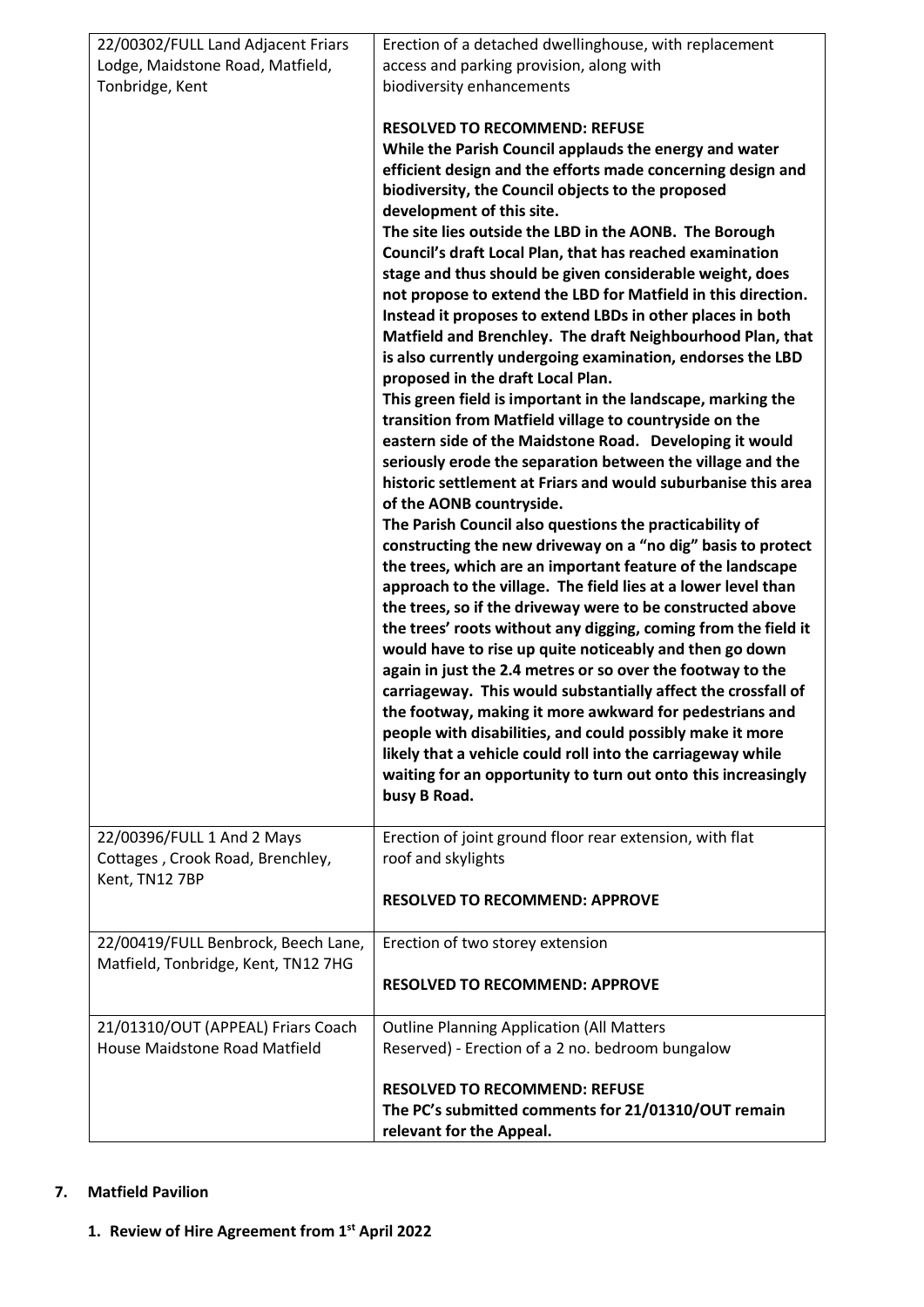The Clerk outlined that the Conditions of Use for the Pavilion had been updated to form a more comprehensive Hire Agreement, which would require a signature from all users of the Pavilion, both licence holders, regular users and one-off hirers. Some small amendments were discussed to the draft and it was agreed that a review of fees for the hire of the Pavilion would be undertaken as usual in the autumn. Further additions relating to fire evacuation procedures were being drafted.

# **RESOLVED that the Hire Agreement for the use of Matfield Pavilion be approved from 1st April 2022.**

## **8. Cooksfield – to consider actions**

Cllr Butler outlined the background to the Council receiving the piece of land, in Sophurst Lane, as a bequest in 2017. Two recent working parties had cleared much of the orchard and woodland, with coppicing and general clearance having been completed as the first step in managing this land. The Kent Wildlife Trust and Kent High Weald Partnership had visited the site and given advice regarding potential uses by the community and to maintain and enhance the land and its bio-diversity. The small orchard of apple trees had been planted in 1988 and there are distinct areas for other possible uses, including for a forest school and for access by charities promoting mental health. Volunteers would continue to be encouraged to maintain the land so as to minimise the cost to the Council and ensure the neighbouring properties were not adversely affected.

Quotes had been obtained to replace the section of fencing at the back of the left hand boundary, which was confirmed as being the responsibility of the Council.

# **RESOLVED to instruct Elm Fencing to install 6ft fencing along the rear of the left hand boundary of Cooksfield.**

The Council also reviewed information on sustainability received following a pre-application meeting with TWBC on the potential for development of the site, as requested in the terms of the bequest, for social housing.

It was agreed that the Council would continue to seek guidance on the possibility of development of the site for social housing, possibly providing homes in the First Homes Scheme.

# **9. Jubilee Event – update**

Cllr Churchill and Cllr Warner outlined the progress in preparations for the Jubilee Picnic in Brenchley including the application for the road closure.

The timetable for the event at the beacon on Thursday  $2^{nd}$  June had not changed and Cllr Butler was continuing to make arrangements. Additional plaques on the beacon required the approval of the Cabinet Office in relation to text and logos bearing the name of HM The Queen.

# **10. Consultation on TWBC Electoral Arrangements and Ward Boundaries - to confirm PC response**

The Council thanked Cllr Akenhead for the comprehensive draft produced and, with one amendment, this would be submitted by the Clerk by the deadline of 21<sup>st</sup> March 2022.

#### **11. KCC Bus Timetable Consultation – to consider response**

Cllr Churchill advised that Kent County Council is currently consulting on proposals to consider savings by reducing the subsidy on some bus services that private bus companies feel are not cost-effective. The particular service that will greatly affect residents in Brenchley and Petteridge is the Arriva 296, which runs three mornings a week to Paddock Wood, Horsmonden, Pembury Hospital and Tunbridge Wells. KCC also proposes the removal of the Sunday service to Tunbridge Wells Hospital on Arriva 6 from East Peckham through Matfield to Tunbridge Wells. Concern was raised that the Compaid Dial a Ride should not be removed. Individual Councillors were encouraged to respond to the consultation and the link would be promoted on the Council's Facebook page and in Roundabout for residents.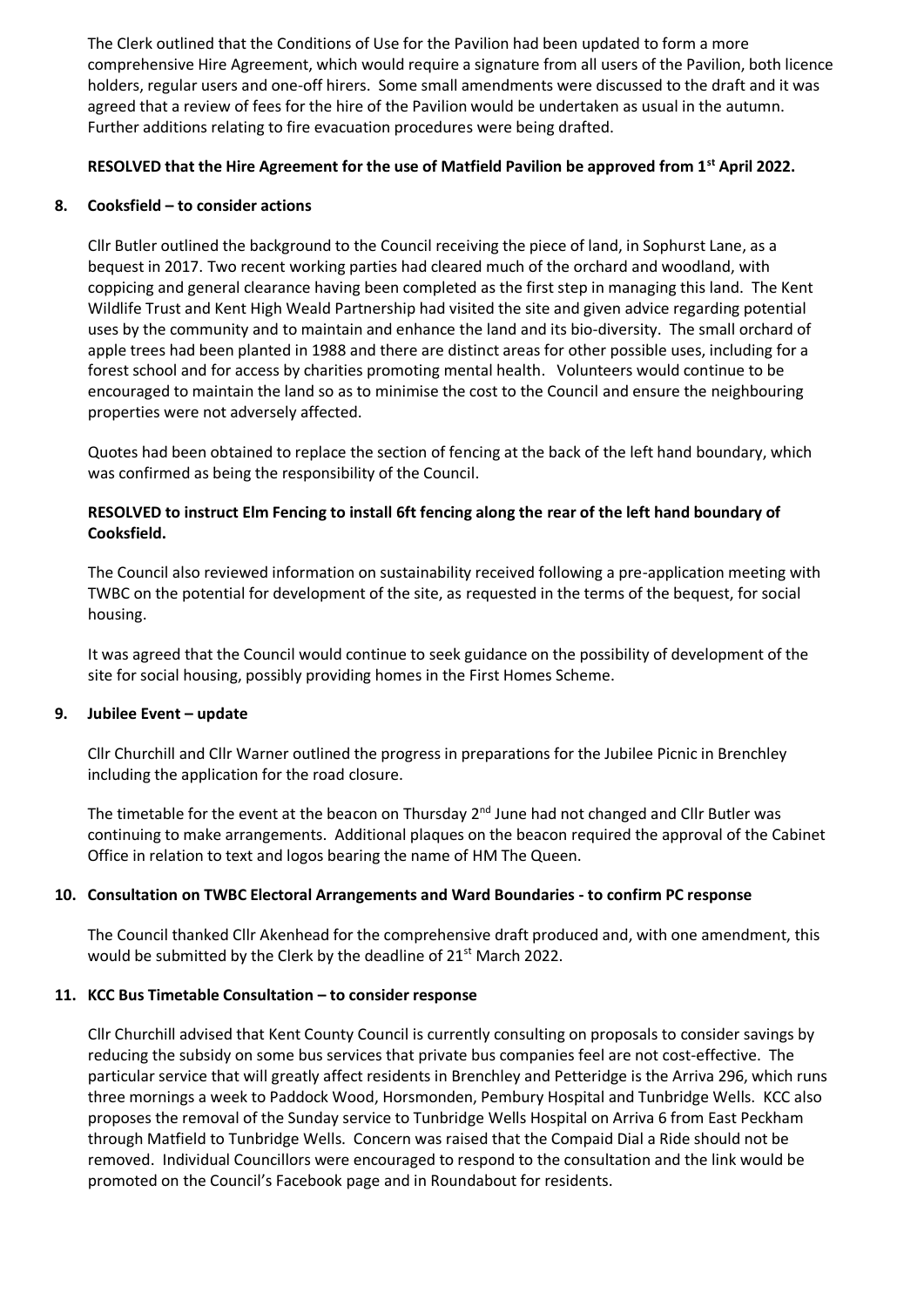It was agreed that Cllrs Butler and Churchill would submit a response on behalf of the Parish Council to this consultation by the closing date of 20<sup>th</sup> April.

# **12. Clerk's and RFO's Report**

## **1. Accounts payable**

|          | 2158 HMRC                                | Tax and NI February 2022                     | £631.53  |
|----------|------------------------------------------|----------------------------------------------|----------|
|          | 2159 C. Brooks                           | Mileage                                      | £46.80   |
|          |                                          | <b>February Salary Balance</b>               | £40.99   |
|          | 2160 P. Horn                             | Overtime                                     | £24.00   |
|          |                                          | Expenses                                     | £10.20   |
|          | 2161 K. Twyman                           | Cleaning of Pavilion (3rd and 17th February) | £30.00   |
|          | 2162 Business Stream                     | Allotment Water charges Sept to Nov 21       | £96.62   |
|          | 2163 Npower                              | Streetlight electricity Dec 21               | £103.56  |
|          | 2164 BMH                                 | Re-issue of payment rejected                 | £1500.00 |
|          | 2165 Managed Technology                  | Copy Charges 16/11/21 to 14/2/22 £56         |          |
|          |                                          | Less Credit note £47.74                      | 8.26     |
|          | 2166 JP Miles                            | <b>Flail Mowing Cinderhill</b>               | 90.00    |
|          | 2167 Eventbrite                          | Dynamic Councillor Training 24/3 J Buttery   | 60.00    |
|          | 2168 Weald Tree Services                 | Removal of dangerous tree Brenchley Rec      | 450.00   |
|          | 2169 Weald Tree Services                 | Removal of dangerous tree Cinderhill         | 750.00   |
|          | 2170 David Izzard                        | JV Gardening Jan/Feb                         | 37.50    |
|          | 2171 Managed Technology                  | Call out re photocopier problem              | 114.00   |
| 2172 CVD |                                          | Monthly Phone and BB charges Jan 22          | 73.82    |
|          | 2173 Waste way                           | Litter bin clearing Jan 22 Brenchley Rec     | 38.40    |
|          | 2174 Brenchley Memorial Hall             | Hall hire 6th Sept 21 and 6th Dec 21         | 90.00    |
|          | 2186 Waste Way                           | Clearance fly tipping at Cinderhill          | 309.85   |
|          | <b>Credit Card Payments made</b>         |                                              |          |
|          | 2175 Zoom                                | Annual Subscription for Zoom calls           | 143.88   |
|          | 2176 Lloyds Bank Fees                    | Monthly Fee January                          | £3.00    |
|          | <b>Standing Orders and Direct Debits</b> |                                              |          |
|          | 2177 SO C. Brooks                        | Salary February 2022                         | £1806.47 |
|          | 2178 SO Panetta Horn                     | Salary February 2022                         | £519.82  |
|          | 2179 DD Smart Pension                    | February 2022 Pension Payment                | £327.56  |
|          | 2180 DD EDF Energy                       | Pavilion Electricity February 2022           | £86.00   |
|          | 2181 DD Microshade                       | February data and application service        | £124.30  |
|          | 2182 DD Business Stream                  | February 22 Pavilion water and waste         | £8.00    |
|          | 2183 DD Tower                            | Phone Equipment Leasing February 2022        |          |
|          |                                          | 36-month agreement ending December 2024      | £30.02   |
|          | 2184 DD Smart Pension                    | February 2022 Pension fee                    | £18.00   |
|          | 2185 DD CVD                              | Monthly line rental and calls contract       | £45.59   |
|          |                                          |                                              |          |

The RFO having provided invoices for scrutiny, these accounts were approved for payment and would be authorised by Cllr Warner and Cllr Wells.

#### **2. Report on budget versus expenditure**

The RFO had provided a report on the current budget lines with detail on reasons for the over/underspends. This would be useful near the year end in particular so that decisions on spending could be better made to protect reserves and it was agreed that the RFO would circulate a cost centre report extracted from the accounts system with the Bank Reconciliation monthly.